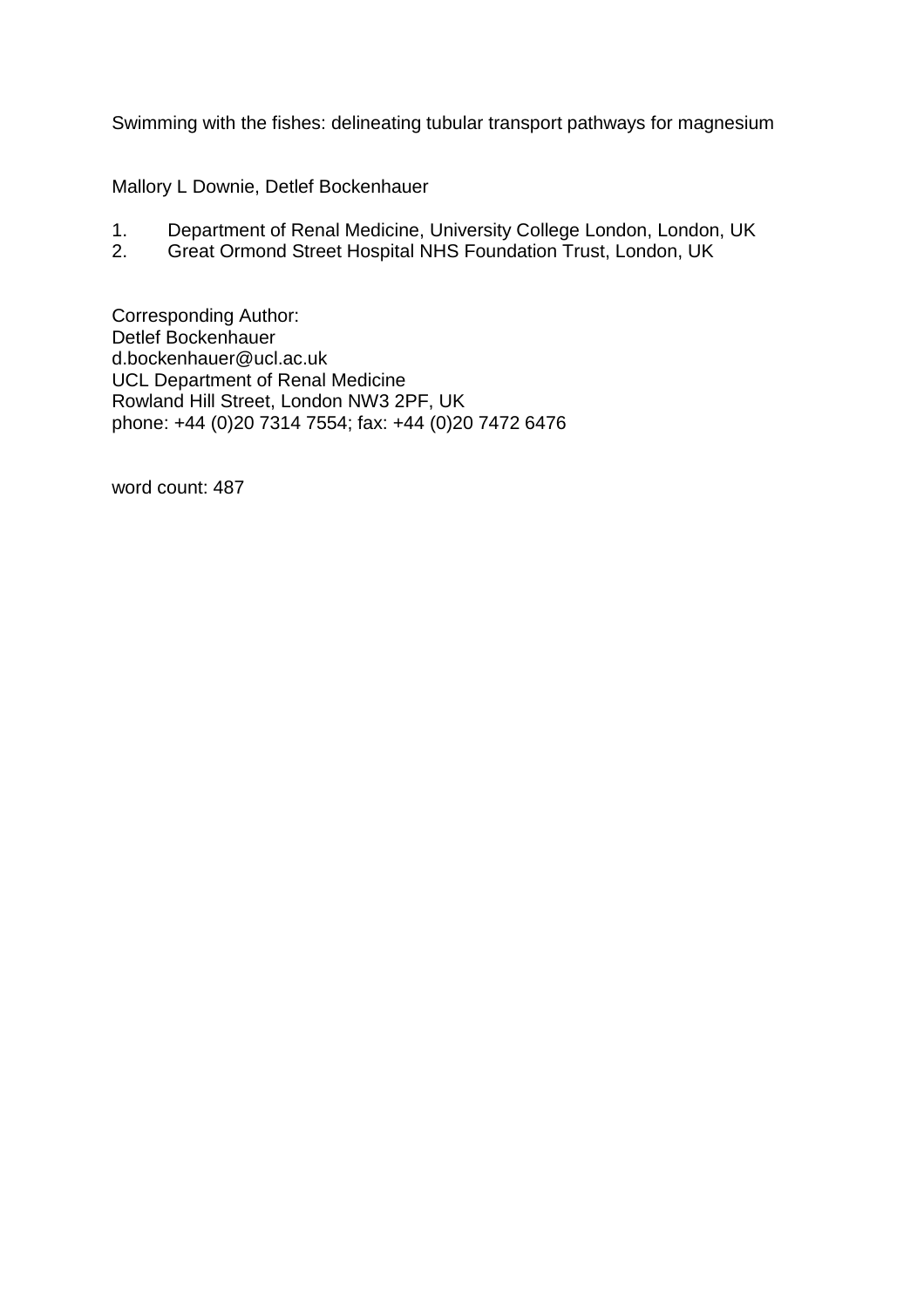Investigations in patients with inherited forms of hypomagnesemia have revealed >15 causative genes so far, virtually all involved in renal magnesium handling [7]. This has afforded unparalleled insights into the molecular details of tubular magnesium transport, yet still important questions remain, especially with respect to basolateral magnesium transport.

The final and most tightly regulated stage of renal magnesium reabsorption occurs in the distal convoluted tubule via transcellular transport mechanisms involving the apically located magnesium channel TRPM6 [8]. There have been numerous proteins proposed to mediate the accompanying basolateral magnesium extrusion, including cyclin M2 (CNNM2), parvalbumin, and SLC41A1; however consensus for a predominant mechanism has not yet been established [3]. In the article entitled "*SLC41A1* is essential for magnesium homeostasis in vivo," Arjona *et al.* provide supportive evidence for an important role of SLC41A1 based on experiments in zebrafish morphants. They also investigate SLC41A1-mediated magnesium transport in human embryonic kidney (HEK293) cells [1].

There are several interesting questions about SLC41A1 physiology that arise from this study. First, it was previously suggested that SLC41A1 functions as a sodiummagnesium exchanger, as magnesium extrusion in SLC41A1-overexpressing HEK293 cells was dependent on extracellular sodium concentration [5]. In contrast, Arjona *et al*. found intact SLC41A1-mediated magnesium transport in the absence of extracellular sodium and also in the presence of blockers of sodium transport, quinidine and ouabain. They also found no evidence for magnesium-chloride cotransport. Thus, the identity of a cotransported ion remains unclear.

2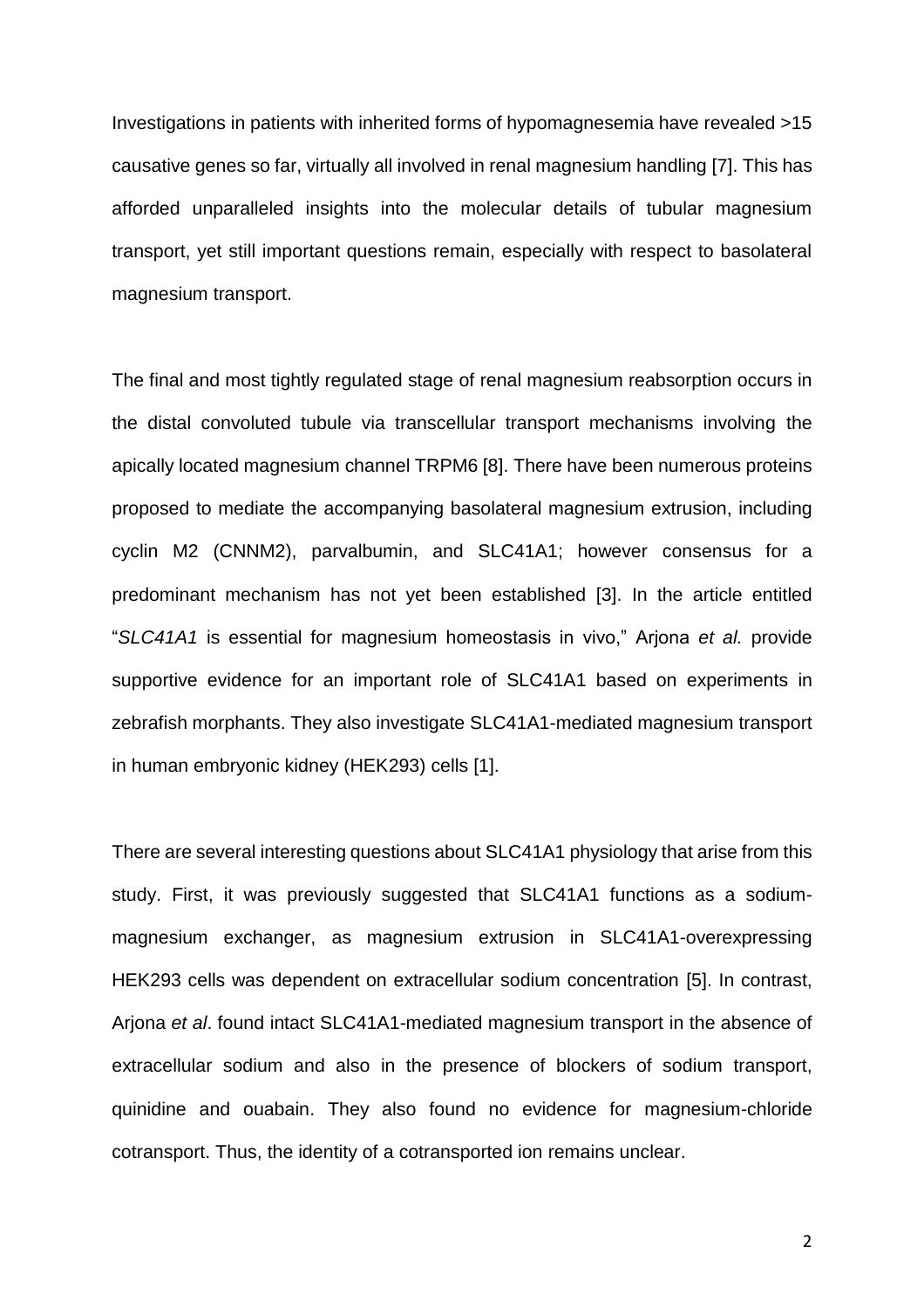The most interesting aspects of Arjona's *et al*. study, however, concern the zebrafish experiments. Zebrafish is a popular model organism, including for kidney diseases, but its use in tubulopathies is limited by the inability to measure urine solutes, as they mix immediately with the tankwater [6]. Arjona *et al.* sidestepped this problem by measuring the total magnesium content in zebrafish larvae and showed that knockdown of *Slc41a1* was associated with decreased content, consistent with magnesium loss. This ingenious setup expands zebrafish as a model also for tubulopathies. They further show that *Slc41a1* expression is regulated by magnesium concentration in diet and water. Yet, the study also reveals some inherent problems with zebrafish knockdown models: *SLC41A1* mutations in humans were found to be associated with kidney failure (nephronophthisis) without apparent abnormalities in magnesium transport [4]. Importantly, morpholino knock-down experiments of *Slc41a1* in zebrafish performed to validate the genetic findings, confirmed the kidney failure phenotype. This is in direct contrast to the magnesium wasting phenotype without kidney failure detailed by Arjona *et al*. and highlights the variability of morpholino experiments. Further clarification through the use of germline mutants is needed. Conceivably, the lack of hypomagnesemia/hypermagnesuria in patients with recessive *SLC41A1* mutations may be explained by magnesium retention in the setting of renal failure [2].

The study by Arjona *et al.* suggests that SLC41A1 is an important renal magnesium transporter on the tubular basolateral membrane, but given the uncertainty over cotransported ions and the discrepancy with the human disease phenotype, it seems that we will continue to fish for further insights.

3